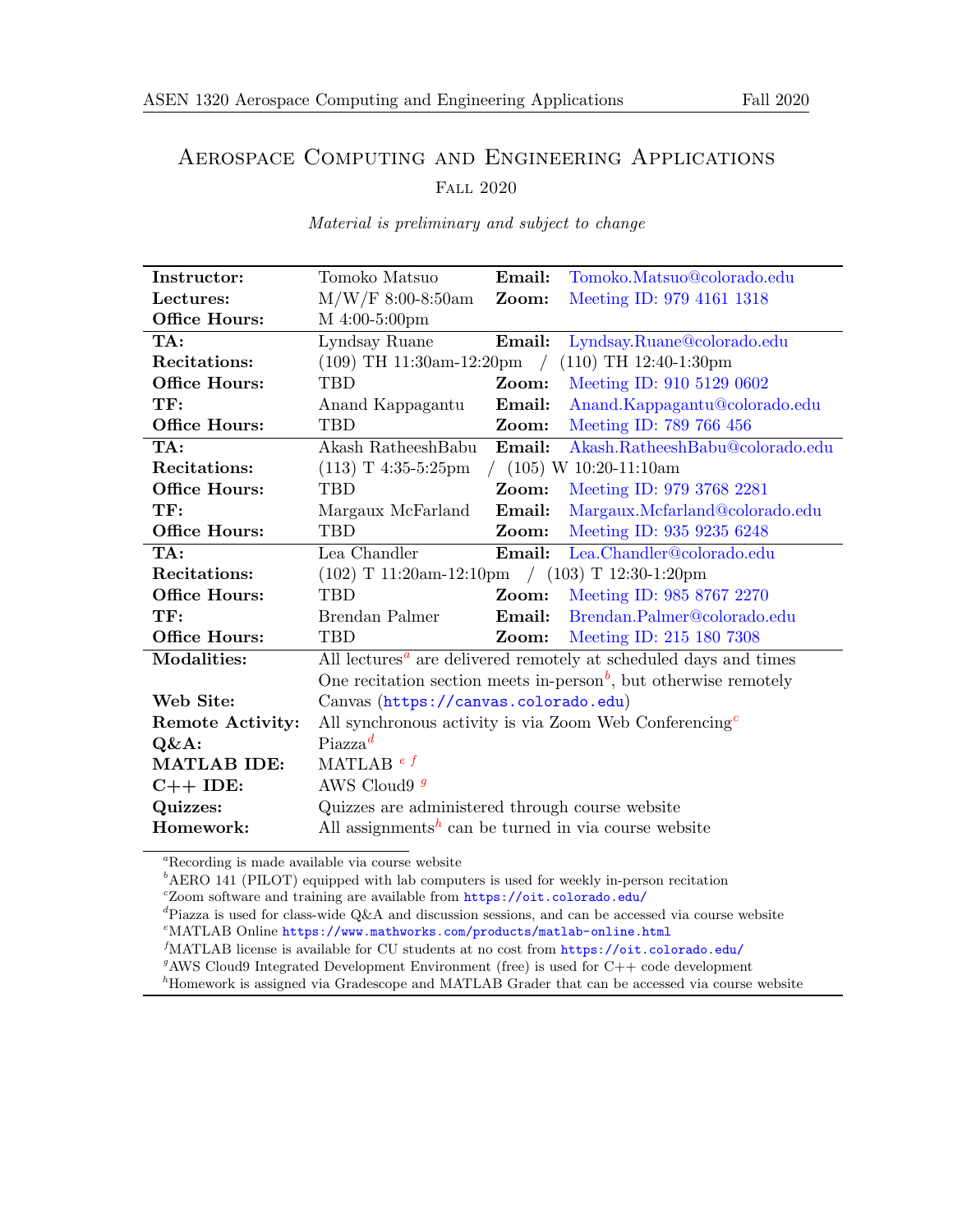# Course Details

#### Course Objectives:

Most aerospace engineering programs require literacy in some programming language (e.g., MATLAB,  $C_{++}$  for automating various types of numerical and symbolic computation. The course is for students with little or no prior experience in programming and teaches basic programming concepts and useful tools for solving engineering problems with an emphasis on aerospace applications.

# Course Learning Goals:

The goal of this course is to build the basic foundation in computing and programing required to succeed in the sophomore and junior curriculum in aerospace engineering and other related domains of engineering. Students will develop an understanding of the following concepts and skills in order to be able code in C++ and MATLAB to solve basic computing problems:

- Understand the overall structure of computing program.
- Understand the differences between a compiled  $(C++)$  and an interpreted language (MATLAB).
- Know how to use different primitive data types such as integers, floating point, and strings.
- Know how to implement fundamental programming constructs such as variables, assignment statements, expressions, conditionals, and iterative constructs.
- Know how to create and manipulate 1D and 2D arrays, use arrays within looping constructs, and pass arrays to functions.
- Understand the scope of functions and know how to use functional programming.
- Know how to read and write data and use file I/O.
- Understand the concepts of class, object, and object-oriented programming.
- Know to how use  $C_{++}$  classes and MATLAB function/graphics handles.
- Develop skills to use basic data visualization functions in MATLAB.
- Develop skills to write, test, and debug code requited to solve basic aerospace engineering application problems.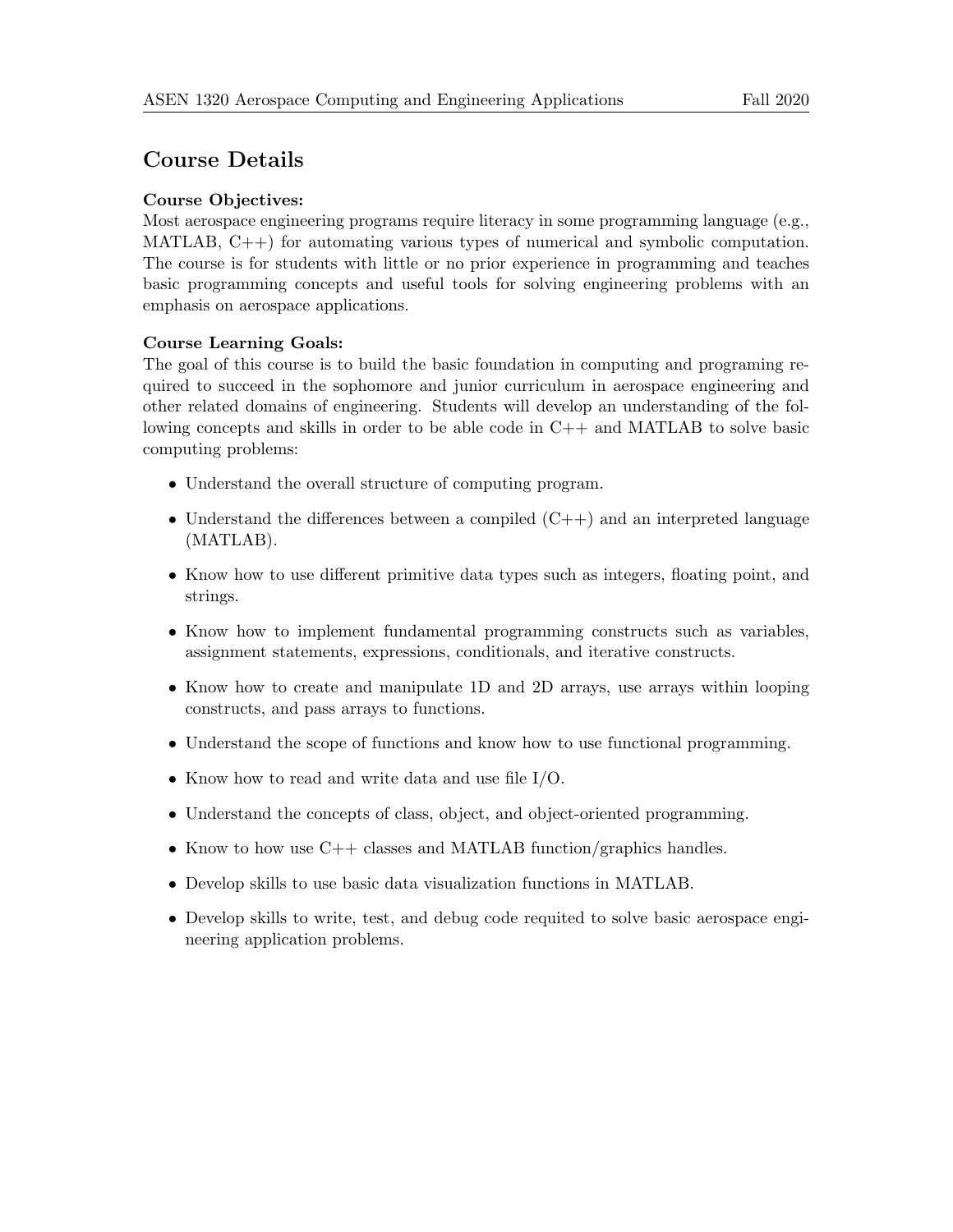| $\text{Week}(s)$ | <b>Topic</b>                                          | <b>Text Chapter</b> |
|------------------|-------------------------------------------------------|---------------------|
| $\mathbf{1}$     | Introduction to C++ and MATLAB, Program Structure     |                     |
| 2                | C++: Variables, Operators (e.g., arithmetic, logical) | $Ch 1.2 C++$        |
| $3-4$            | $C++:$ Flow of Control (e.g., if-else, loops)         | $Ch$ 2.1-2.3 $C++$  |
| $\overline{5}$   | $C++$ : Introduction to Arrays (e.g., 1D, 2D)         | $Ch 5.1, 5.4 C++$   |
| 6                | $C++$ : Functions (e.g., predefined, user-defined)    | $Ch$ 3.1-3.2 $C++$  |
| 7                | $C++$ : Function Scope Rules, Arrays in Function      | $Ch$ 3.3,5.2 $C++$  |
| 8                | MATLAB: Intro, Vector Manipulation                    | Ch 1-3 MATLAB       |
| 9                | MATLAB: Loops and Conditional Statements              | Ch 4-5 MATLAB       |
| 10               | MATLAB: Functions and Scope, M-files                  | Ch 6 MATLAB         |
|                  | Final Project Introduction                            |                     |
| 11               | MATLAB: Visualization and Plotting                    | Ch 9,12 MATLAB      |
| 12               | $MATLAB/C++: Read and Write, File I/O$                | Ch 9 MATLAB         |
|                  |                                                       | $Ch 12 C++$         |
| 13               | $MATLAB/C++$ : Structure                              | Ch 8 MATLAB         |
|                  |                                                       | $Ch 6.1 C++$        |
| 14               | MATLAB/C++: Class, Object (e.g., MATLAB handles,      | Ch 11 MATLAB        |
|                  | Intro $C++$ OO Programing)                            | $Ch 6.2 C++$        |
| 15               | Wrap-up                                               |                     |

#### Anticipated Course Schedule:

# Textbooks:

- $C++$  Textbook Walter Savitch (2016): Absolute  $C++$ , 6th Edition, Pearson. Print version on reserve at CU Library and scanned chapters will be made available for students <https://www.colorado.edu/libraries/>
- MATLAB Textbook Stormy Attaway (2018), MATLAB, A Practical Introduction to Programming and Problem Solving, 5th Edition, Elsevier. Free e-book version available for students from CU library: [https://www.colorado.](https://www.colorado.edu/libraries/) [edu/libraries/](https://www.colorado.edu/libraries/)

# Supplemental Resources:

- MATLAB MathWorks Documentation <https://www.mathworks.com/help/matlab>
- MATLAB Online Course <https://matlabacademy.mathworks.com>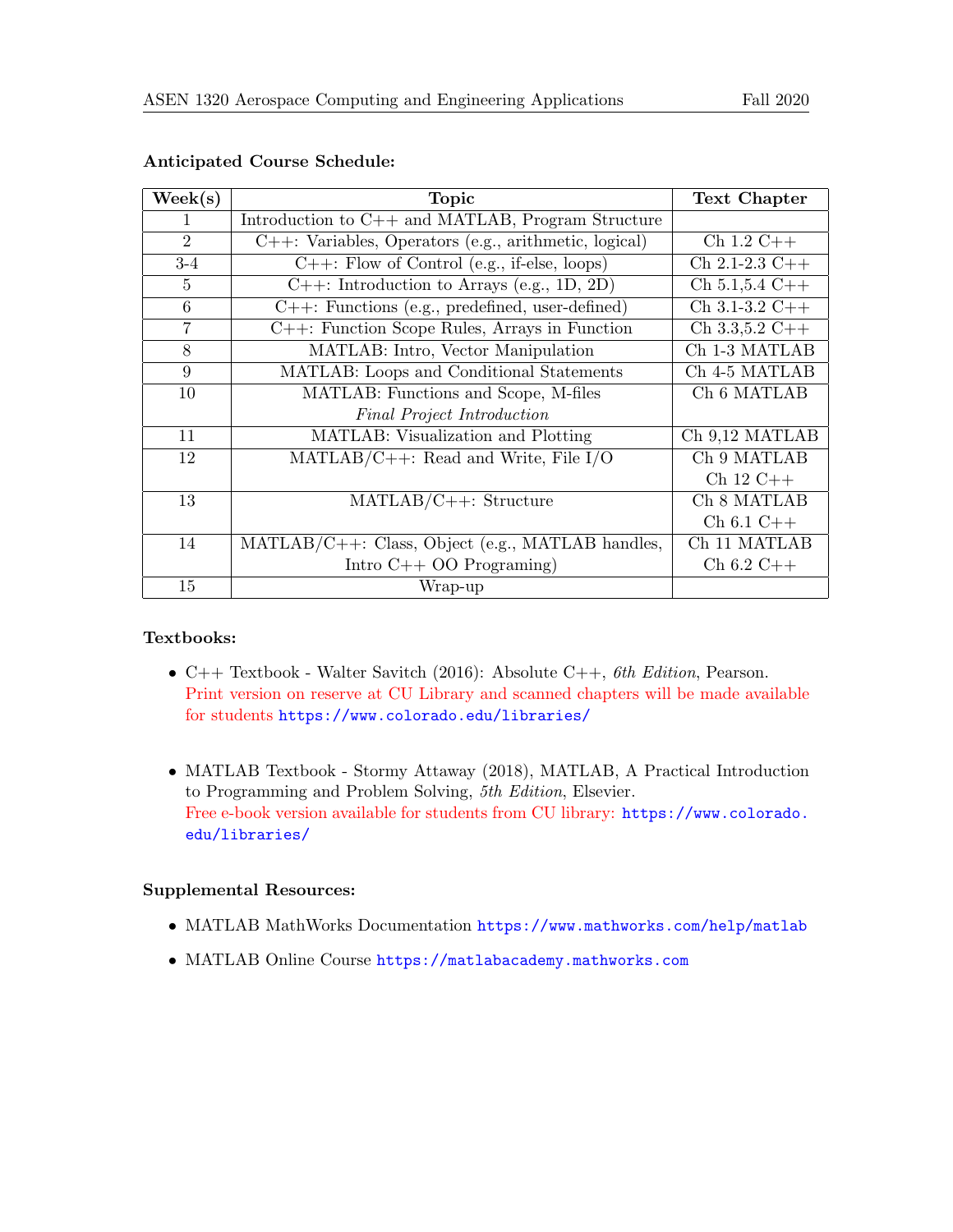# Course Grading:

- Course grades will be determined on the basis of labs  $(10\%)$  $(10\%)$  $(10\%)$ , quizzes<sup>1</sup>  $(15\%)$ , home-work assignments<sup>[2](#page-3-1)</sup> (30%), and a final project (20%). C++ homework assignments interview-grading (10%), MATLAB homework assignments interview-grading (10%), and final project interview-grading (5%).
- Students are expected to study for weekly quizzes, interview grading sessions, and turn in all the class work, including lab assignments, homework assignments, and a final project. A passing grade will not be guaranteed by just showing up for lectures and labs.
- $B^-$  grades and above are required to use ASEN 1320 as a prerequisite for CSCI 2270 (Data Structures) which is a pathway to a CS minor.

# Assignments Policy and Logistics:

- No late submissions will be accepted. No late submissions for labs, quizzes, homework assignments, and final project. (See the Due Date Extension Policy below for an exception)
- Some homework assignments as well as final project will be graded through an 10-minute interview with one of TAs/TFs on the assignment and project report submitted in the previous week. The purpose of interview grading is to test students' understanding of the code and provide students with an opportunity to ask questions. Students are responsible for scheduling the interview grading sessions as instructed. It is advisable to be on Zoom for the scheduled appointment 5 minutes early and use the extra time to prepare for the interview. There is a 1-minute grace-period for being late, after that it is 10% off for each minute the student is late, at 6 minutes late you get a zero. Not showing up without emailing in advance results in zero credit. (See the Interview Grading Scheduling Policy below for an exception)
- Students are encouraged to ask questions on homework assignments and final project during labs, office hours, and via Piazza.
- Students may discuss and collaborate on the programming assignments, but students are NOT free to copy another student's assignment. Students who are caught copying (or providing his or her assignment to another) will receive an F for the course and reported to the Deans office for further punitive action.

<span id="page-3-0"></span><sup>&</sup>lt;sup>1</sup>weekly online

<span id="page-3-1"></span><sup>2</sup> 10 assignments in total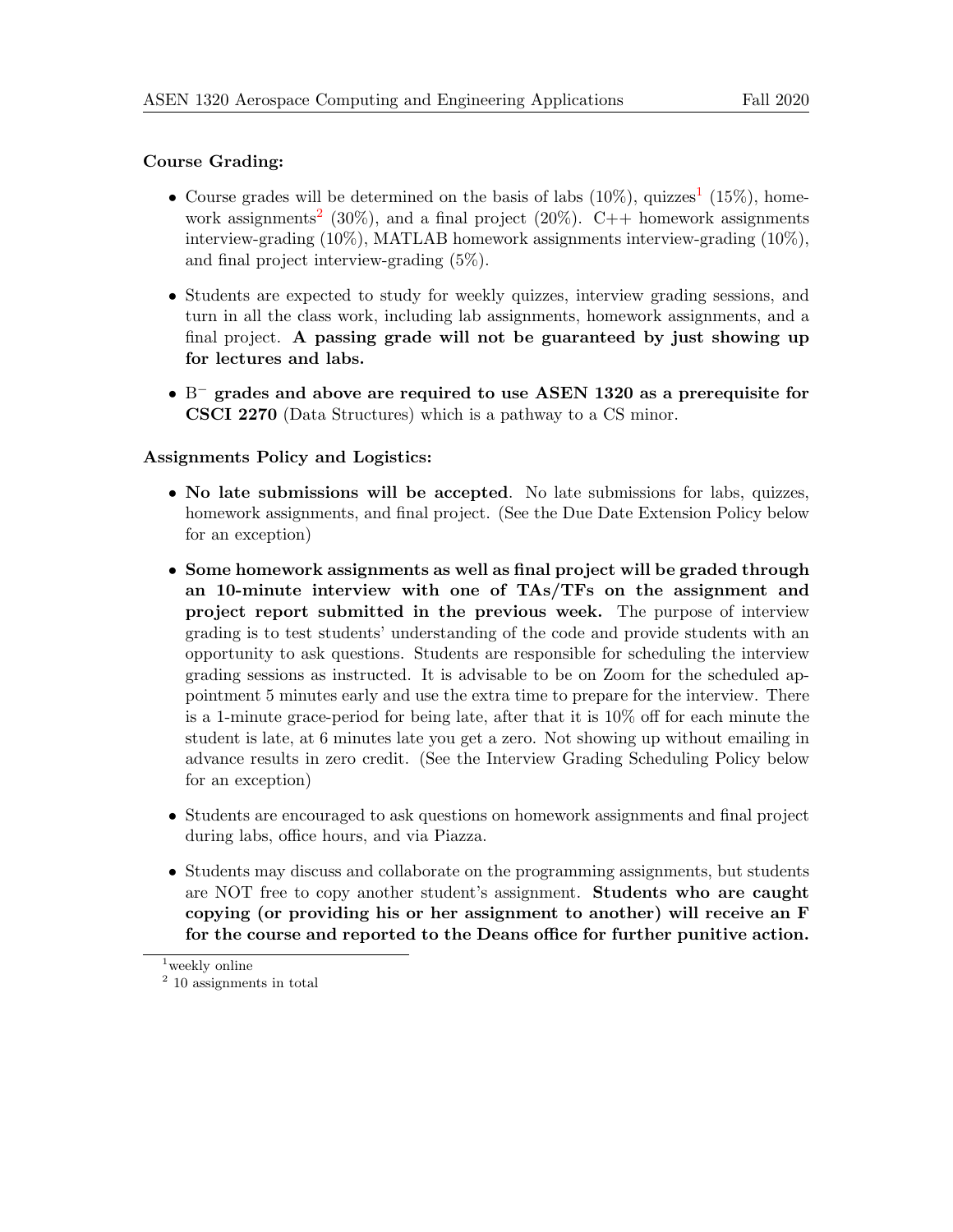• All homework assignments are to be turned in electronically via Canvas. Students should make an effort to turn in assignments that are written neatly and organized with a professional appearance. Proper documentation and commenting should be used to explain programming concepts employed. Students' name and section number and the date must be at the top right of the first page of the assignment write-up and code files. If students' assignment is not legible for grading, students will receive one and only one warning. Further failure to turn in a legible and clearly organized assignment after the first warning will result in zero credit for that assignment.

#### Instructor Inquiry Policy:

There are many students in this class. The instructor can quickly become overwhelmed with emails when students decide to contact her directly. For the sake of fairness and efficiency please always try to get your questions answered by your TA and TF first.

#### Due Date Extension Policy:

Students are responsible for contacting and working out an alternative plan with your TA and the instructor for submitting homework assignments, labs, projects, and any other assignments if these cannot be completed in time due to unexpected situations. These requests will be evaluated on a case-by-case basis, and assignment extensions require at least 48 hours e-mail notice. The extension policy will be strictly enforced, so you are expected to plan ahead and manage your time well.

#### Interview Grading Scheduling Policy:

Students are responsible for scheduling interview grading with your TA or TF by Friday before the interview grading week. In case of unexpected circumstances, students must contact and work out an alternative plan with your TA or TF for rescheduling interview grading via e-mail at least 48 hours notice. The rescheduling policy will be strictly enforced, so you are expected to plan ahead and manage your time well.

#### Attendance Policy:

Attendance at all lectures and labs will expected, recorded and closely monitored, but will not be counted towards grades. Students are responsible for knowing the material presented at lectures and labs, even in the case of students' absence when the material was presented. Students who fail to attend lectures and labs regularly will often receive a failing grade and have to repeat the class the following semester.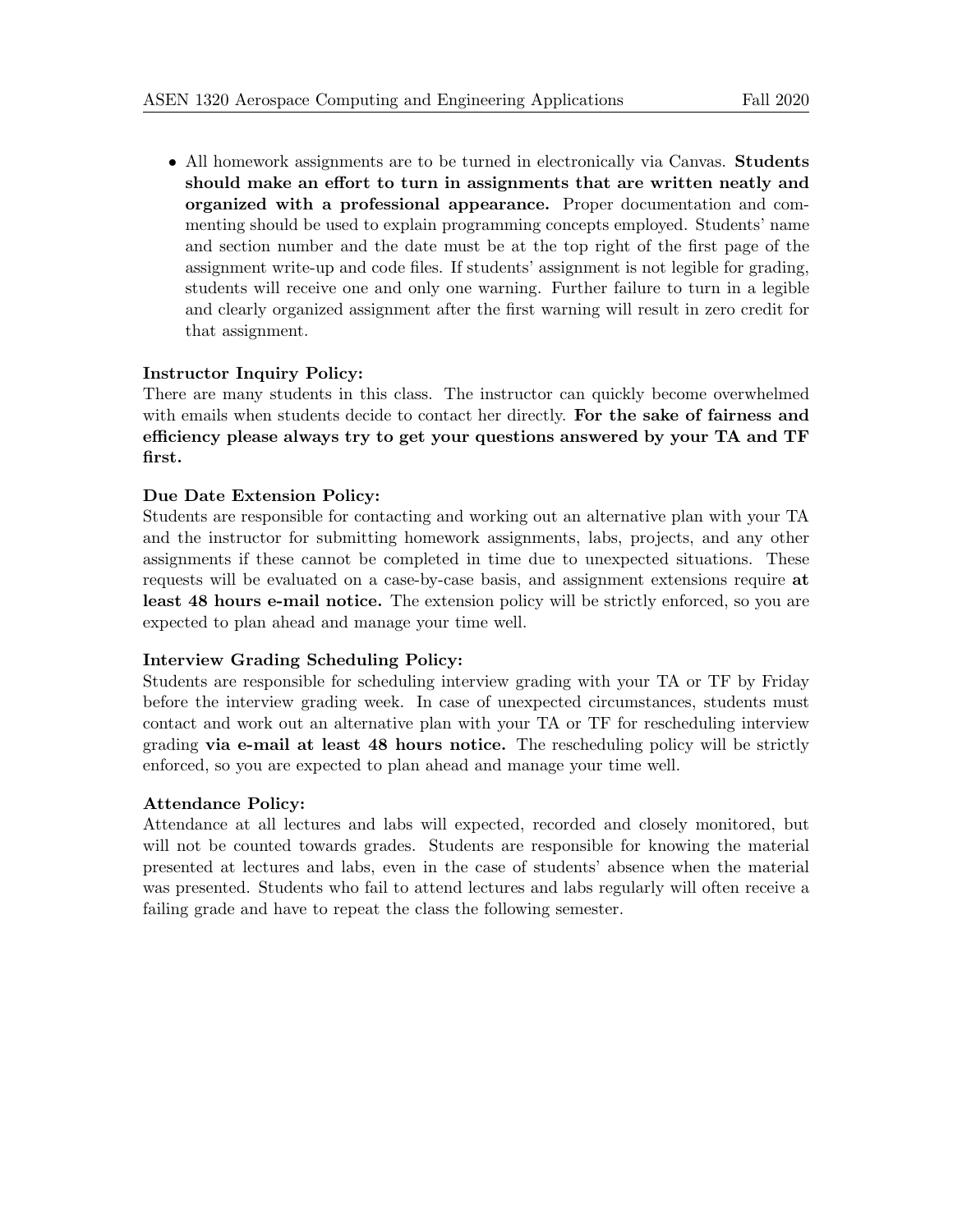# General Policies

### Classroom Behavior:

Students and faculty each have responsibility for maintaining an appropriate learning environment. Turn your cell phone (talk and text), put away newspapers and magazines, and refrain from having disruptive conversations during class. Those who fail to adhere to such behavioral standards may be subject to discipline. Professional courtesy and sensitivity are especially important with respect to individuals and topics dealing with race, color, national origin, sex, pregnancy, age, disability, creed, religion, sexual orientation, gender identity, gender expression, veteran status, political affiliation or political philosophy. For more information, see the policies on [classroom behavior](https://www.colorado.edu/policies/student-classroom-course-related-behavior) and the [Student Code of Conduct.](https://www.colorado.edu/sccr/sites/default/files/attached-files/2019-2020_student_code_of_conduct_0.pdf)

#### Requirements for COVID-19:

As a matter of public health and safety due to the pandemic, all members of the CU Boulder community and all visitors to campus must follow university, department and building requirements, and public health orders in place to reduce the risk of spreading infectious disease. Required safety measures at CU Boulder relevant to the classroom setting include:

- maintain 6-foot distancing when possible,
- wear a face covering in public indoor spaces and outdoors while on campus consistent with state and county health orders,
- clean local work area,
- practice hand hygiene,
- follow public health orders, and
- if sick and you live off campus, do not come onto campus (unless instructed by a CU Healthcare professional), or if you live on-campus, please alert [CU Boulder Medical](https://www.colorado.edu/healthcenter/coronavirus-updates/symptoms-and-what-do-if-you-feel-sick) [Services.](https://www.colorado.edu/healthcenter/coronavirus-updates/symptoms-and-what-do-if-you-feel-sick)

Students who fail to adhere to these requirements will be asked to leave class, and students who do not leave class when asked or who refuse to comply with these requirements will be referred to [Student Conduct and Conflict Resolution.](https://www.colorado.edu/sccr/) For more information, see the policies on [COVID-19 Health and Safety](https://www.colorado.edu/policies/covid-19-health-and-safety-policy) and [classroom behavior](https://www.colorado.edu/policies/student-classroom-course-related-behavior) and the [Student Code of](https://www.colorado.edu/sccr/sites/default/files/attached-files/2019-2020_student_code_of_conduct_0.pdf) [Conduct.](https://www.colorado.edu/sccr/sites/default/files/attached-files/2019-2020_student_code_of_conduct_0.pdf) If you require accommodation because a disability prevents you from fulfilling these safety measures, please see the Accommodation for Disabilities statement on this syllabus. Before returning to campus, all students must complete the [COVID-19 Student](https://www.colorado.edu/protect-our-herd/how#anchor1) [Health and Expectations Course.](https://www.colorado.edu/protect-our-herd/how#anchor1) Before coming on to campus each day, all students are required to complete a [Daily Health Form.](https://www.colorado.edu/protect-our-herd/daily-health-form) In this class, you may be reminded of the responsibility to complete the [Daily Health Form](https://www.colorado.edu/protect-our-herd/daily-health-form) to be able to participate in in-person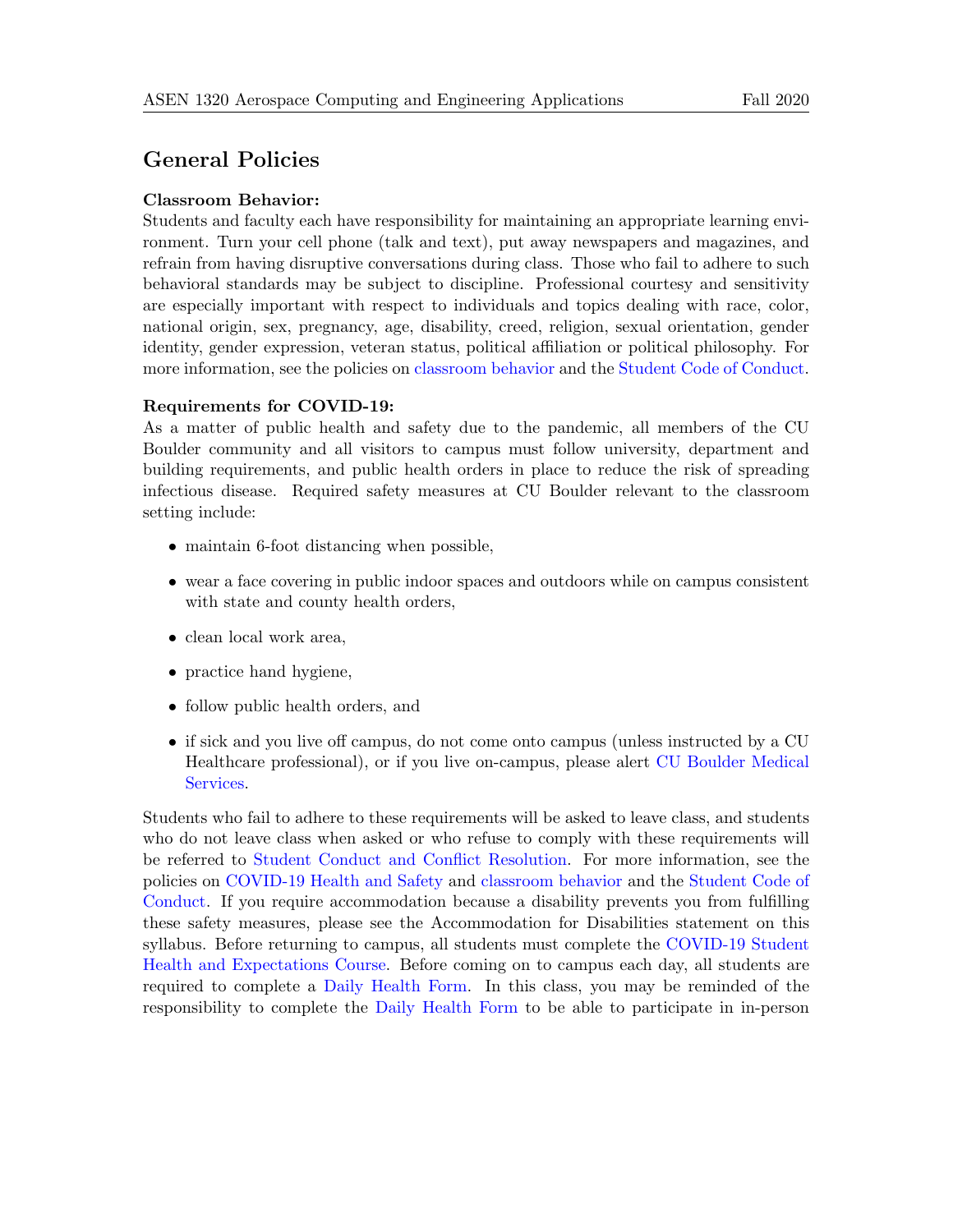recitations in AERO 141 (PILOT). Students who have tested positive for COVID-19, have symptoms of COVID-19, or have had close contact with someone who has tested positive for or had symptoms of COVID-19 must stay home and complete the [Health Questionnaire](https://www.colorado.edu/protect-our-herd/daily-health-form) [and Illness Reporting Form](https://www.colorado.edu/protect-our-herd/daily-health-form) remotely.

#### Accommodations for Disabilities:

If you qualify for accommodations because of a disability, please submit your accommodation letter from Disability Services to your faculty member in a timely manner so that your needs can be addressed. Disability Services determines accommodations based on documented disabilities in the academic environment. Information on requesting accommodations is located on the [Disability Services website.](http://www.colorado.edu/disabilityservices/students) Contact Disability Services at 303-492-8671 or dsinfo@colorado.edu for further assistance. If you have a temporary medical condition or injury, see [Temporary Medical Conditions](http://www.colorado.edu/disabilityservices/students/temporary-medical-conditions) under the Students tab on the Disability Services website.

#### Preferred Student Names and Pronouns:

CU Boulder recognizes that students' legal information doesn't always align with how they identify. Students may update their preferred names and pronouns via the student portal; those preferred names and pronouns are listed on instructors' class rosters. In the absence of such updates, the name that appears on the class roster is the student's legal name. I will gladly honor your request to address you by an alternate name or gender pronoun. Please advise me of this preference early in the semester so that I may make appropriate changes to my records.

#### Honor Code:

All students enrolled in a University of Colorado Boulder course are responsible for knowing and adhering to the Honor Code. Violations of the policy may include: plagiarism, cheating, fabrication, lying, bribery, threat, unauthorized access to academic materials, clicker fraud, submitting the same or similar work in more than one course without permission from all course instructors involved, and aiding academic dishonesty. All incidents of academic misconduct will be reported to the Honor Code (honor@colorado.edu); 303- 492-5550). Students found responsible for violating the academic integrity policy will be subject to nonacademic sanctions from the Honor Code as well as academic sanctions from the faculty member. Additional information regarding the Honor Code academic integrity policy can be found at the [Honor Code Office website.](https://www.colorado.edu/sccr/honor-code)

Sexual Misconduct, Discrimination, Harassment And/Or Related Retaliation: The University of Colorado Boulder (CU Boulder) is committed to fostering a positive and welcoming learning, working, and living environment. CU Boulder will not tolerate acts of sexual misconduct intimate partner abuse (including dating or domestic violence), stalking, protected-class discrimination or harassment by members of our community. Individuals